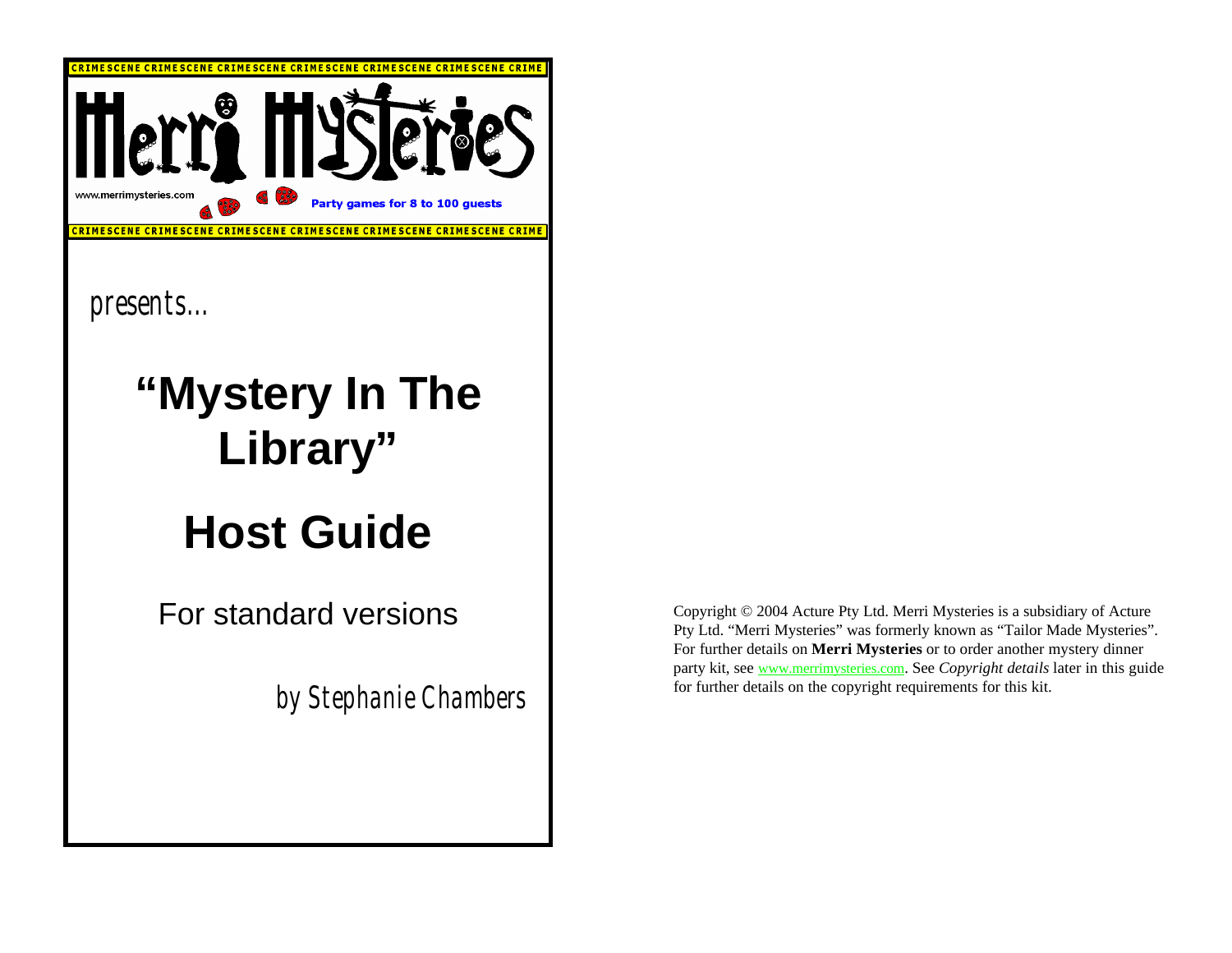## **Host's guide**

It is easy to prepare and run a mystery party. We recommend that as host you should also take a role and participate along with everyone else. With our mysteries, not even the murderer knows who did it. But with a little intelligence and a careful ear for important clues, it is possible to solve the mystery.

#### *Preparing for the party*

- 1 Open the version of the kit to suit the number of guests you *think*  you will be having. The name of each version shows the number of female and the number of male roles.
- 2 Decide when you will be having the party, where and who will play each role. You should read the description of each character and try to select a role for each guest. Or you may like to give your guests a choice of the roles not yet taken and let them decide for themselves.
- 3 We recommend that you tell your guests to: "Please dress up as your character. Over dressing and going to extremes is highly recommended." We generally find that the more people put into the event, the more fun it is.
- 4 Decide how you want to do the invitations. You can print out the Word or Adobe Acrobat versions and handwrite the details, or you can type in your party details before you print it out. There are four invitations per page. You can print them in color or black and white or you may like to print them on colored paper.

*For versions with optional roles:* For the guests playing optional roles, cut out and attach their character description or copy and paste it into their invitation.

5 Or you could paste the jpg version into an email and add your party details and send this to each guest.

- 6 Move to the page(s) which show the character descriptions for the main characters (suspects). You need to send each guest a copy of these pages along with their invitation. Print as many copies of these pages as you need using Print Current page and specify the number of copies required.
- 7 If you are emailing the invitations, copy and paste the text from the suspect pages into your email message. You can select the text (page by page) from the Adobe Acrobat file.
- 8 When you know *exactly* how many guests will be attending, print the version of the kit for that number of guests.
- 9 Cut each page in two using a guillotine/paper trimmer or scissors. Don't read the clues beforehand as it will spoil your enjoyment of the party, and you may spoil everyone else's enjoyment by letting on that you know everything!
- 10 Staple the pages for each person together into a booklet so that there is a page with their character's name at the front followed by clues for each act.
- 11 The "Who Did It" pages are at the end with a warning beforehand not to read the next section. Fold these unread, put them in an envelope and open it at the end of your party to find out who did it.
- 12 Print a name tag for each guest. You can print them in color or black and white or you may like to print them on thicker or colored paper. Cut these up and have some small safety pins handy.
- 13 *For versions with optional roles:* Create a clue booklet for each person playing an optional role. Divide up the extra clues for each act and staple them to their clue booklet for the appropriate act. You may like to print them an extra name tag each that you staple on to the front of their clue booklet. If you don't have many people playing optional roles, divide the extra clues up amongst the suspects also. All the clues should be given out. If there are far too many clues for the number of guests you are having, then you can ignore some of the sillier clues.
- 14 Print additional copies of the map to hand out or enlarge it and put it on the wall.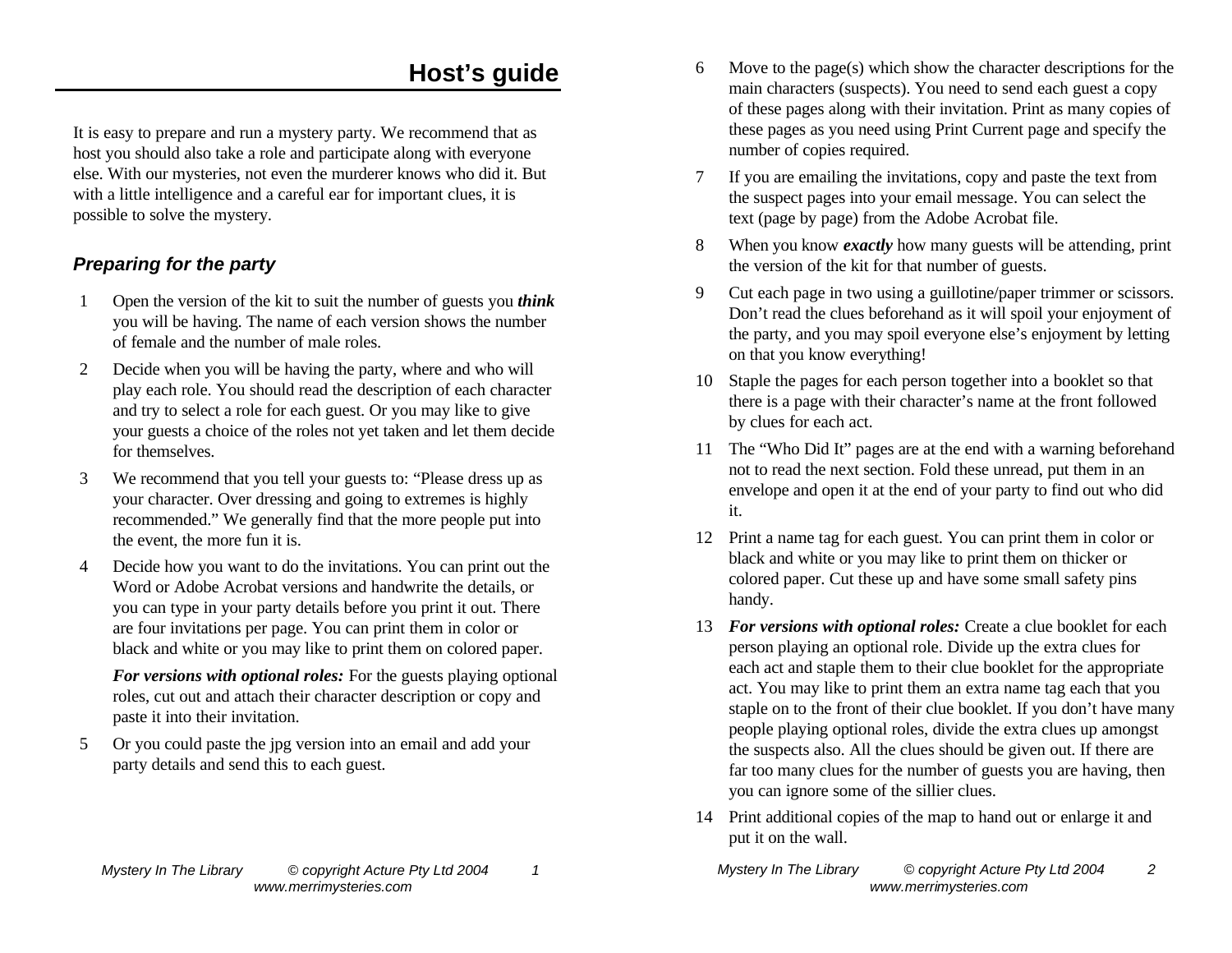- 15 Decorate the room just before the party (see *Décor suggestions*).
- 16 Prepare or arrange for food for the event (see *Menu suggestions*).
- 17 Decide whether you are going to have prizes for the party (see *Preparing prizes*). This is optional, but recommended.

#### *Décor suggestions*

These are suggestions you might like to follow to make the location look like a library:

- A few bookcases filled with books
- A few small tables with books scattered on them

A couple of books (eg cheap paperbacks or books people don't want any more) in the middle of the table or arranged between bookends so it is like a mini library (if possible put at least one copy of their characters book on the table)

Placemats printed on paper to look like books spread open

• Play a variety music suited to some of the characters. For example, the soundtrack to Aladdin etc.

#### *Menu suggestions*

You can serve whatever you want. However, as most of the characters are from long ago, you might aim for an olden day feel. For example, you could serve meat or vegetable pies, a roast and Yorkshire pudding for main course and bread and butter pudding for dessert. Search for recipes on the Internet (eg search for specific recipes on **www.google.com**).

If it is a children's party, it is best to serve normal children's party food as that is what they are familiar with.

You may like to create some fun food relating to certain characters such as porridge for Goldilocks and a cake marked "Eat Me" for Alice in Wonderland (and everyone else) to eat.

#### *Preparing prizes (optional)*

This is optional, but you may like to have some prizes available to give to the people:

- who guess who did it
- with the best costume.

You can reduce the number of people you have to give a prize to by asking for details as to who, how and why the person did it.

If you do have prizes, you should let people know they exist just after you read out *"The Rules"*.

**Tip:** Don't assume that only one person will guess who did it. It is best to have a prize you can divide up (eg a box of chocolates or a bag or box of Turkish Delights). If no one guesses correctly, divide the prize up amongst everyone.

If you have a color printer and some T-shirt transfers, you may like to download and print out some of our special T-shirt logos (ie "I Guessed Who Did It" and "I Had The Best Costume"). See

http://www.merrimysteries.com/tmm/prizes.htm for details. These are free to download.

### *Running the party*

We suggest that you run the party as follows:

- 1 Give each guest their name tag and a small safety pin to attach it with.
- 2 When everyone has arrived, read *The Rules* to everyone.
- 3 Have each suspect introduce themselves to the group by saying their character's name and a few words about themselves from their description.
- 4 Check that everyone has read the *"The Suspects"* pages. If they haven't, give them a few minutes to read them quickly. There may be important clues in *"The Suspects"* pages.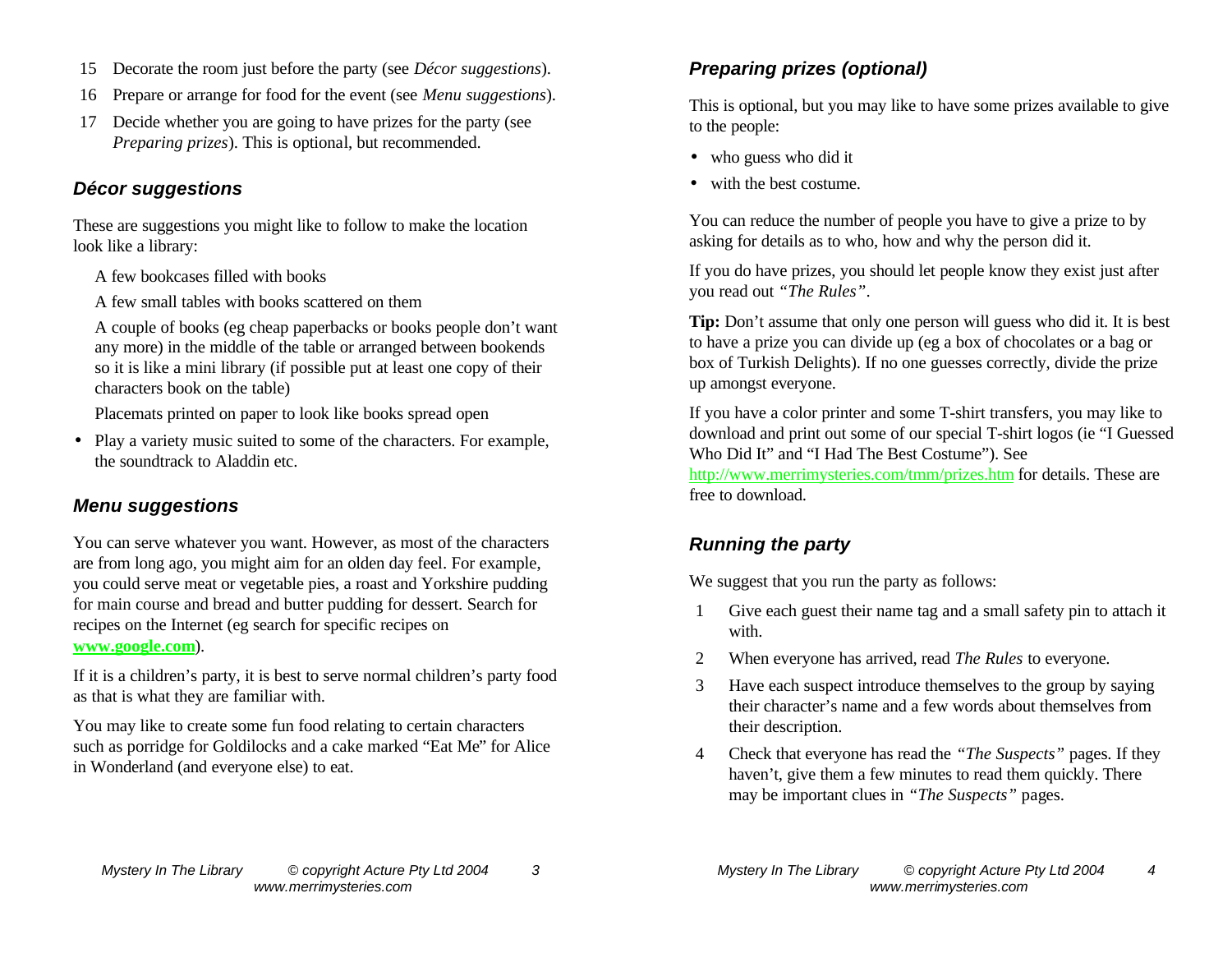- 5 Serve the First Course of your meal or have dips available. Generally we don't recommend you continue with the clues while people are eating unless you are pressed for time.
- 6 Hand out the clue booklets. You should give each person their clues for all acts. As you give it to each person, tell them not to open it until you say so. When you are ready, tell everyone to turn to Act One. Do Act One. Make sure everyone reads out all their clues and that everyone participates. You may like to encourage people who are shy by asking them a question or two.
- 7 Serve the Second Course of your meal (if applicable).
- 8 Do Act Two. Serve Dessert (if applicable).
- 9 Do Act Three.
- 10 Serve hot drinks and after dinner mints (if applicable).
- 11 Ask each person to think about who did it and why and how they did it. Ask them to write down their final choice. When they are ready, go around the group and ask everyone who they think did it and why and how they did it.
- 12 After everyone has had a guess, take the *Who Did It* pages out of their sealed envelope and read as specified.
- 13 Present the prizes (if you are providing these). If more than one person guesses correctly, give the prize to the person who has the most correct answers as to how and why the person did it. You may like to also give a prize for the person who has the best (or most creative) costume.

#### *Copyright details*

Copyright © 2004 Acture Pty Ltd. Merri Mysteries is a subsidiary of Acture Pty Ltd. "Merri Mysteries" was formerly known as "Tailor Made Mysteries". For further details on **Merri Mysteries** or to order another mystery dinner party kit, see www.merrimysteries.com.

Acture agrees to grant a license to you to download (or receive the kit files via email) and print out and use or perform our kits, according to the terms and conditions described on

http://www.merrimysteries.com/tmm/terms.htm. You can only make one printout of the clue pages and lamination of the clue pages is not permitted.

If you wish to use our kits on a commercial basis (eg as a venue for mystery party events or as an event organizer or an actor or theater group), you may only use the purchased kit once. If you wish to use it for further events, you must purchase it again. This also means you will always be using an up-to-date version of the kit. We are constantly changing and improving our kits.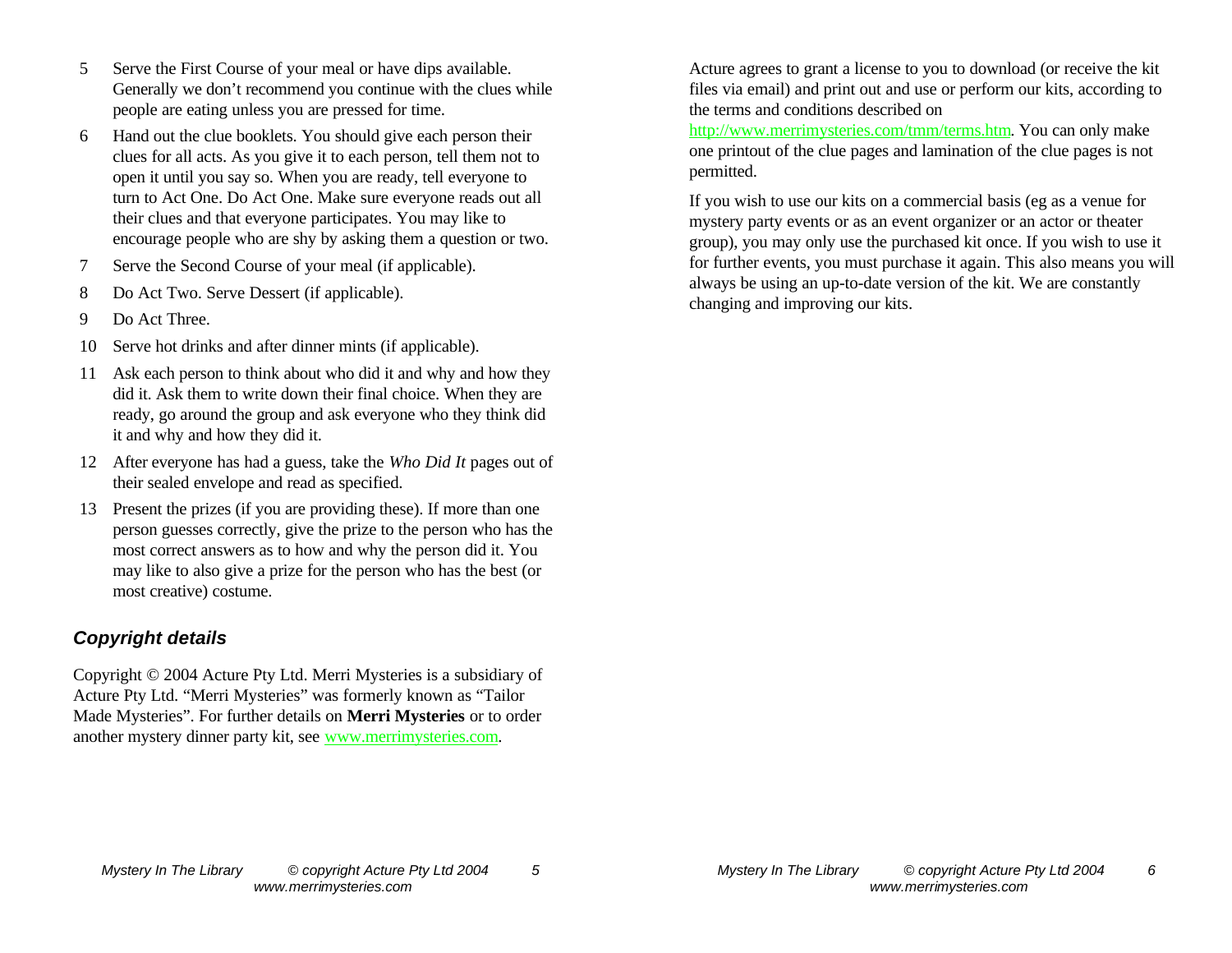## **The Rules**

#### *These are to be read out by the host to the whole group at the beginning of the party:*

Welcome to "Mystery In The Library"! The other night in the library, when many characters were out of their books enjoying a sojourn in the night air, a crime was committed, grim and grave, right in our own library. As a result his Majesty Henry VIII – that famous monarch from the English history books - has disappeared. Gathered are the characters who were present in the library at the time of the nasty deed. But the perpetrator of this heinous crime will no doubt be revealed as the night proceeds.

I will ask you to turn the page just before each act begins. There is a page of clues you have to reveal for each act. Only read the page for each act as required and please don't read the pages ahead of time. During each act you must reveal all of your clues for that particular act.

*If there is an investigator:* The investigator will go first and ask various questions. You should go around the circle and answer each question. Try to blend the remaining clues into the conversation. If you can't do this, just say your clues when the conversation subsides. If you are asked a question, say the response from your clue sheet.

*If there is no investigator:* Go around the circle and each say your clues for the act or blend your clues into the general conversation.

There is no need to hurry through this and you can adlib a little if you want. You do not have to read each clue exactly as it is written – embellish it if you want. You might like to speak in slang or with an accent. For example, if you are playing a snob, you might speak as if you have a plum in your mouth. If your character is distressed, you could reveal your clues in between sobs. Act it out to the fullest. This is your chance to be dramatic! *(See next page)*

At the end of the party you will be asked to guess who performed the crime and how and why they did it. If you work out who did it before the party ends please keep it to yourself. *Optional:* There is a prize for the people who guess who did it. There is also a prize for the person with the best costume.